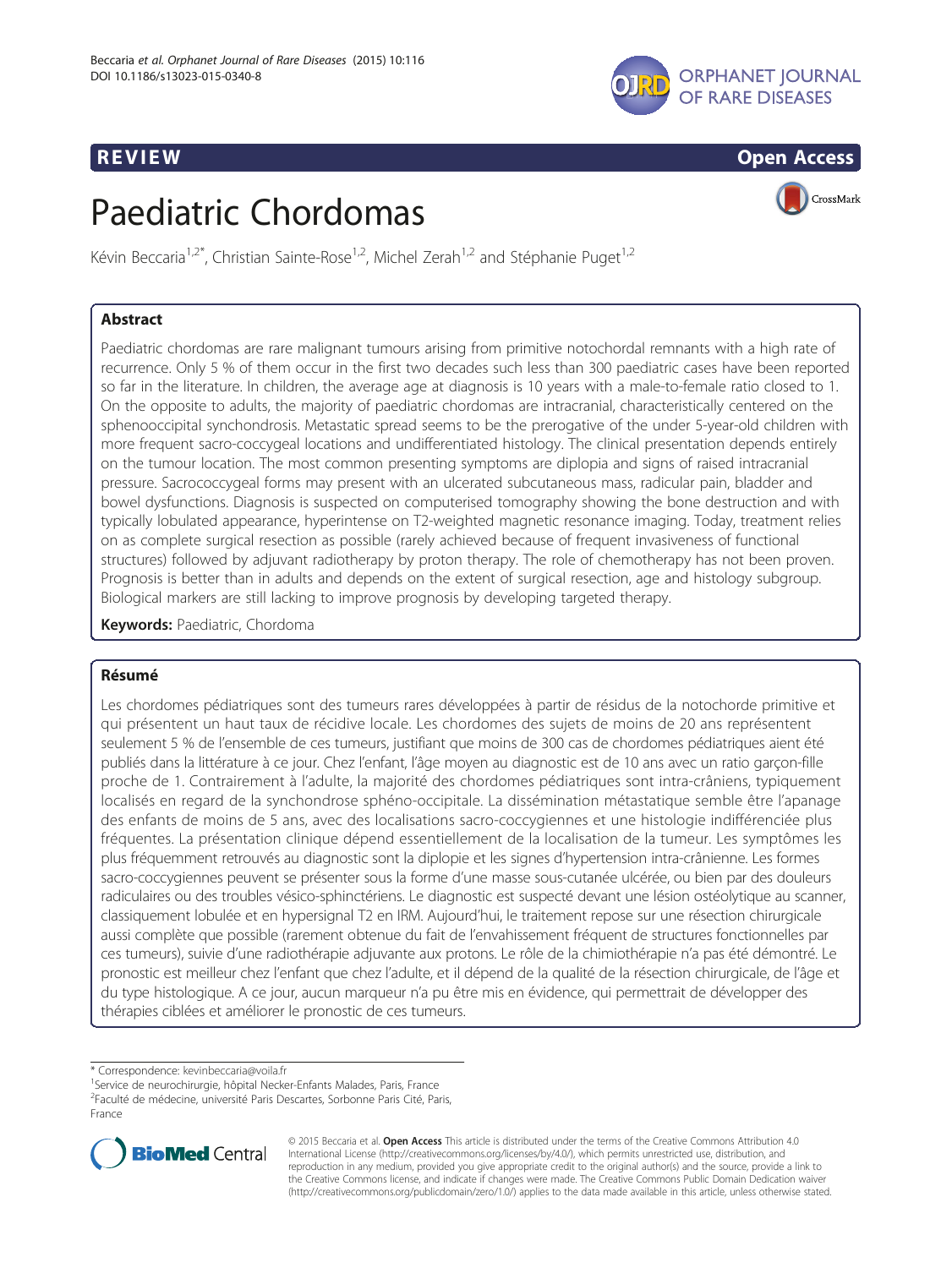# Introduction

Paediatric chordomas are rare malignant tumours which involve the cranial base and spinal column. They seem to be different from their adult's counterparts. The aim of this article is to give an update review of clinical and histopathological features, diagnostic criteria, genetic markers, prognosis factors and current treatment. Data discussed in this review were obtained from a Pubmed search with the terms « paediatric », « pediatric » and « chordoma ».

# Review

Disease name/synonyms Chordoma ORPHA178

# Definition

Chordomas are rare tumours arising from primitive notochordal remnants [\[1\]](#page-7-0). Their anatomopathological classification is the same for adults and children and distinguishes "classic" ("chordoma NOS" Not Otherwise Specified), "chondroid" and "undifferentiated" chordomas.

Luschka first described the existence of small soft transparent "jelly-like" tumours of the clivus blumenbachii (dorsum sellae) in 1857 [\[2](#page-7-0)], and Ribbert introduced the term "chordoma" thirty years later [[3](#page-7-0)]. While one of the first cases of chordoma was described by Klebs in 1864, the first paediatric cases were reported many years later by André-Thomas [\[4](#page-7-0)] and Adson [\[5](#page-7-0)] in 1923 and 1935.

The diagnosis of a patient with a chordoma is based on clinical, topographical and radiological (multilobulated, hyperintensity in T2 weighted sequences) findings, and is then confirmed by characteristic histological findings. Chordomas are characterized by their aggressive potential and their frequency of recurrence. Management of these tumours is based on as complete as possible primary resection followed by local irradiation, ideally proton beam therapy.

# Epidemiology

Chordomas comprise 0.2 % of primary brain tumours [\[6, 7](#page-7-0)] and less than 5 % of primary bone tumours [[6](#page-7-0), [8](#page-7-0), [9](#page-7-0)]. They occur in less than 1/1,000,000 population [[8](#page-7-0), [10](#page-7-0)], with a peak incidence occurring between the fourth and sixth decades [\[11](#page-7-0)–[13\]](#page-7-0). Less than 5 % of chordomas present in the first two decades [\[11](#page-7-0), [14](#page-7-0)–[16\]](#page-7-0).

Among children, the average age at diagnosis was around 10 years [[15](#page-7-0)–[20](#page-7-0)], and the youngest case described was in a neonate with a tumour of the clivus [[21\]](#page-7-0). In contrast to adults [[6, 12, 22\]](#page-7-0), sacro-coccygeal chordomas in children occur at a younger age than those in the cranium. For all localisations, the male to female ratio is close to 1 [[15, 18\]](#page-7-0).

# Clinical description Anatomical localisation

In the literature, childhood chordomas are clearly distinguished from their adult's counterparts by their anatomical distribution. Adult chordomas are primarily found in the sacro-coccygeal region [[13, 15](#page-7-0), [23](#page-7-0)–[25\]](#page-7-0), whereas the majority of paediatric chordomas are intracranial (up to 54 %) [\[15](#page-7-0)], characteristically centered on the sphenooccipital synchondrosis [\[11, 15, 17](#page-7-0), [26, 27\]](#page-7-0). Local destruction of the clivus with extradural compression of the neuroaxis is a characteristic feature. Other locations are anecdotic (gluteal region [\[28](#page-7-0)], paranasal sinuses [\[29](#page-7-0)], ethmoid and maxillary sinuses [[30\]](#page-7-0), temporal bone [\[31](#page-7-0)]). Cases of intradural lesions [[32](#page-7-0)–[34\]](#page-7-0) and chordomas arising in the paravertebral or paraclival regions without associated bony invasion have also rarely been reported [[35, 36\]](#page-7-0).

# Intracranial chordomas

Impairment of cranial nerve function is the principle presenting feature of chordomas of the cranial base in approximately 60 % of cases [\[19](#page-7-0), [23](#page-7-0)], the sixth nerve being the most frequently involved (55 to 72 % of cases) [[16\]](#page-7-0). Headaches occur in around 40 % of cases [[16, 23](#page-7-0)], due to increased intracranial pressure (ICP) in 28 % of cases [[23\]](#page-7-0). Long tract signs with a pyramidal syndrome may occur in 36 % of cases [[23\]](#page-7-0).

Children less than 5 years present frequently with increased ICP (72 %), long tract signs (43 %) and also lower cranial nerves palsy and torticollis probably due to a more frequent inferior extension of lesions at this age [[24\]](#page-7-0). Older children will present with diplopia or isolated headaches (55 % et 42 % respectively) [[21, 23, 24\]](#page-7-0).

# Sacro-coccygeal chordomas

These present with the rapid appearance of an eventually ulcerated subcutaneous mass [[37](#page-7-0)–[39](#page-7-0)] occasionally massive within the presacral space. Perineal pain, radicular pain [\[39](#page-7-0), [40](#page-7-0)] or cauda equina syndrome may occur [[39, 40\]](#page-7-0). Bladder and bowel dysfunction is common through compression and/or invasion of the nerves of the cauda equina or by direct compression of the urinary tract and colon by the presacral mass [\[37, 41\]](#page-7-0).

# Vertebral column chordomas

The predominant symptoms depend on the orientation and development of the tumour. In the majority of cases, posterior enlargement of the tumour causes compression of the spinal cord or cauda equina [[17, 26](#page-7-0), [42](#page-7-0)–[45\]](#page-7-0). Anterior progression can present with respiratory dysfunction and/or dysphagia in those tumours of the cervical and thoracic regions [\[46\]](#page-7-0). Pain is common and rigidity and/or spinal deformity have been similarly reported [[17, 43, 47, 48](#page-7-0)].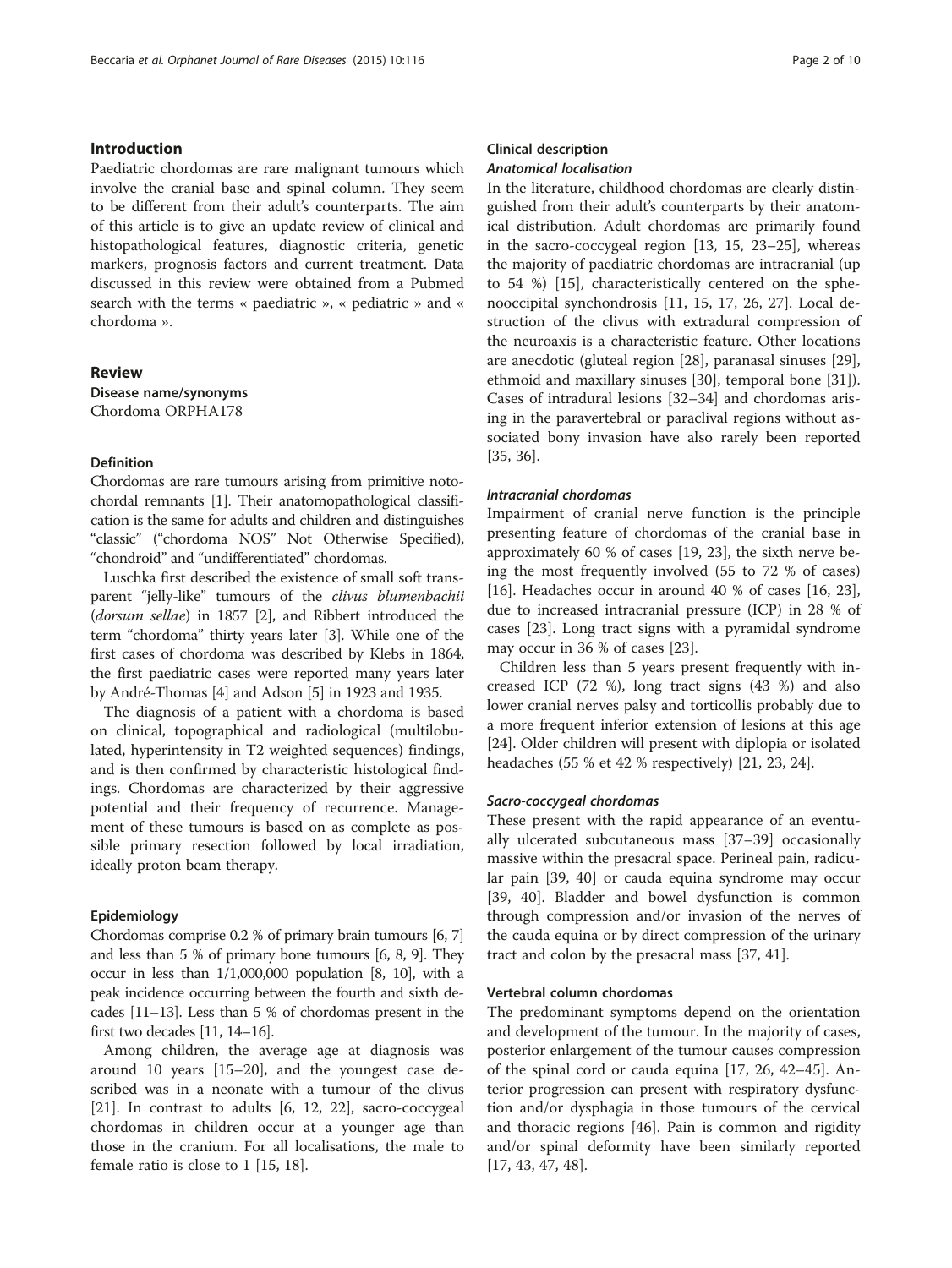# Metastatic dissemination

The incidence of chordoma metastases is quite variable, from 8.6 to 58 % in children  $[15, 17-19]$  $[15, 17-19]$  $[15, 17-19]$  $[15, 17-19]$ . There appears to be a link between their incidence and local recurrence [[19, 49\]](#page-7-0). Metastatic spread seems to be the prerogative of the under 5-year-olds [[16, 23, 50](#page-7-0)], and essentially concerns tumours of the sacro-coccygeal region or of the spinal column. Metastatic dissemination primarily occurs via the blood circulation, but also via the cerebrospinal fluid, either via the subarachnoid spaces [[50](#page-7-0), [51](#page-7-0)] or through ventricular shunting [[52](#page-7-0)]. There is also the risk of metastatic tumour deposition through the surgical route [[53\]](#page-7-0). The principle site of metastases is the lungs [[15](#page-7-0)–[17, 34](#page-7-0), [51](#page-7-0), [54](#page-7-0)–[57](#page-7-0)], followed by bone [[50](#page-7-0), [57\]](#page-7-0), lymph nodes (cervical, inguinal, sub-clavicular) [\[15, 17, 57](#page-7-0), [58](#page-8-0)], skin [[50,](#page-7-0) [59](#page-8-0)], liver [\[19, 50](#page-7-0), [59\]](#page-8-0) and anecdotally the brain and spinal cord [[59](#page-8-0)], meninges [[50, 51](#page-7-0)], heart [\[59](#page-8-0)], pleura [[15](#page-7-0)], kidney [\[59\]](#page-8-0) and suprarenal glands [[17, 23\]](#page-7-0).

# Aetiology

# Embryology

The term "notochorde" comes from the ancient greek noton (back) and *chorde* (cord), literally "dorsal cord". It is a dorsal tubular structure occurring in embryos of all chordates [[60\]](#page-8-0). In vertebrates, the notochord is replaced during development by the vertebral column and part of the cranial base. It has long been considered that the nucleus pulposus was the point of origin of chordomas. However, the origin of chordomas from the vertebral bodies, their main localisations at the extremities of the cranio-vertebral axis [[13, 15, 23\]](#page-7-0) and the absence of brachyury (a specific marker of chordomas) in the intervertebral discs [[61\]](#page-8-0) place into doubt the link between chordomas and the nucleus pulposus.

The fact that chordomas arise from notochordal cells is supported by different arguments. Apart from their identical location, there exists morphological and immunophenotypical similarities between the cells of chordomas and those of the notochord [\[62\]](#page-8-0).

In fact, chordomas arise from notochordal remnants from an incomplete involution of the notochord and different from "normal" remnants potentially found in the nuclei pulposi.

# Molecular biology

Publications on this subject are infrequent and not specific to childhood chordomas. The majority of chordomas demonstrate hypodiploidy or pseudodiploidy with numerous structural rearrangements. Chromosomal deletions are more frequent than gains. The more frequent cytogenetic anomalies are monosomy 1 and a gain on chromosome 7 [[63\]](#page-8-0).

The brachyury growth factor (growth factor T) is a specific marker of chordomas, implicated in notochordal development. Its locus 6q27 is frequently amplified within chordoma cells and its inactivation can block growth of chordoma tumour cell lines (U-CH1) in vitro [[64](#page-8-0)].

Numerous tyrosine kinase receptors are richly expressed in chordoma cells, such as EGFR (epithelial growth factor) [[65](#page-8-0)], α and β PDGFR (platelet-derived growth factor), c-KIT [[66, 67](#page-8-0)] and IGF-1 receptor [\[68\]](#page-8-0). Tumour suppressor genes CDKN2A, CDKN2B [[17](#page-7-0), [69](#page-8-0)] and FHIT [[69](#page-8-0)] may also be implicated in the oncogenesis of chordomas.

Mutation of tumour suppressor genes TSC1 et TSC2 is seen in patients with chordomas associated with Tuberous Sclerosis. This association is specific to the paediatric population. Chordomas in these patients occur in very young children, are frequently sacral with a better long term prognosis [\[70](#page-8-0)]. The genes TSC1 and TSC2, being of the mTOR pathway, have raised the possibility that this pathway is implicated in intracellular signalling for oncogenesis in chordomas.

# Diagnostic methods

# Computerised tomography (CT) [[71](#page-8-0)]

CT is essential for evaluating bony integrity and bone destruction of the skull base and also potential vertebral instability induced by tumour invasion (Fig. 1). In brain

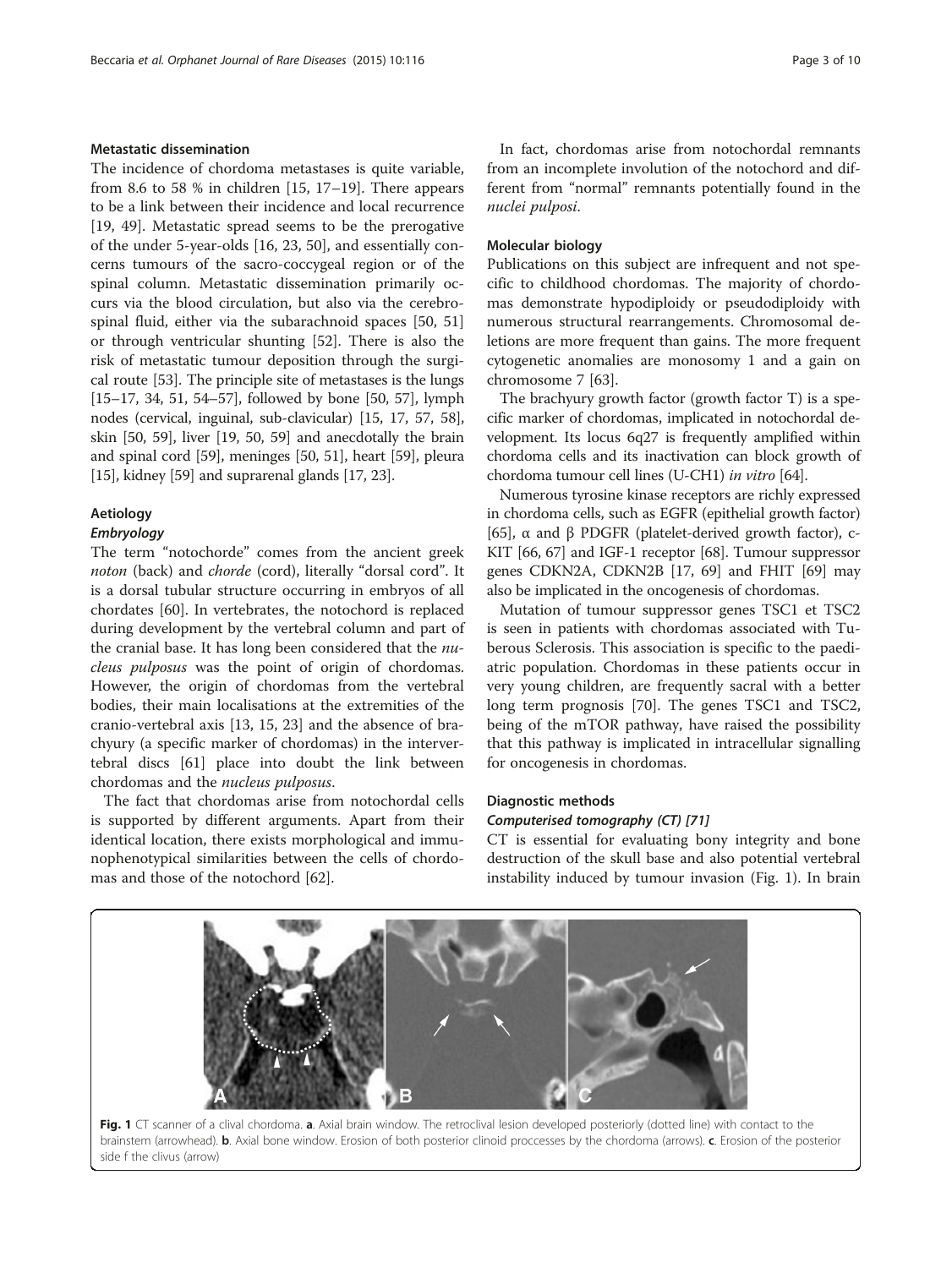windows chordomas often appear heterogeneous due to the interspersing of tumour tissue (isodense), with areas of necrosis or myxoid cysts (hypodense). The hyperdensity frequently observed corresponds to bony sequestration from destruction of cortical and cancellous bone rather than tumoural calcification.

# Magnetic Resonance Imaging (MRI)

MRI provides accurate evaluation of the involvement of the adjacent soft tissues, including vasculature, cranial nerves, and changes in the brainstem related to tumour itself. Chordomas are iso/hypointense on T1-weighted images, with hyperintensity due to haemorrhage or cyst formation. The lesion is typically hyperintense on T2-weighted images, with a lobulated appearance and multiple hypointense septae (Fig. 2). The majority of intracranial chordomas demonstrate moderate to marked heterogeneous enhancement following contrast. If present, it is often heterogeneous, with a "honeycomb" appearance of the septae, whilst areas of necrosis or mucoid containing remain iso/hypointense.

# Angiography

Angiography is rarely useful but may provide additional informations to determine the relationship of the chordoma to vascular structures when equivoque on MR angiography. Exceptional temporary occlusion may be performed to determine the potential risk of vascular sacrifice during surgical procedures.

# Pathology

Macroscopically chordomas are blue or slate grey tumours, frequently soft and gelatinous. They are encapsulated

nodular tumours that may contain areas of haemorrhage, necrosis or even cysts.

Chordomas have been divided into three histopathologic subtypes: typical or conventional chordomas, chondroid chordomas and dedifferentiated chordomas [\[1](#page-7-0)]. Microscopically, they have a characteristic architecture comprising of cells arranged in sheets or in lobules surrounded by an abundant myxoid extracellular matrix. Some tumour cells are quite large with numerous intracytoplasmic mucine or glycogen rich vacuoles: these are the characteristic physaliferous cells. Notably, approximately 10 % of chordomas do not contain physaliferous cells; the frequency of these cells can vary from 1 to 100 %. Generally, chordomas demonstrate a high degree of intratumoural heterogeneity [\[1\]](#page-7-0). Foci of intratumoural necrosis are frequent and often extensive. Mitoses, nuclear atypia and pleomorphisms are present to a variable degree.

Chondroid chordomas present an extracellular matrix that resembles those of hyaline cartilaginous tumours [[1\]](#page-7-0). The distribution of the different histological entities can vary from simple chondroid foci dispersed within a predominantly chordoid structure to an equal distribution of the chondroid and chordoid components [\[13](#page-7-0), [72](#page-8-0)].

Undifferentiated chordomas are mixed tumours presenting features of classic chordomas in association with foci of osteosarcoma or of high grade undifferentiated malignant spindle cell tumours [\[1](#page-7-0)].

Conventional and chondroid chordomas express epithelial markers including cytokeratins (notably CK 8, 18 and 19), Epithelial Membrane Antigen (EMA), S-100 protein, and specifically brachyury. On the contrary, undifferentiated chordomas lack reactivity for these



Fig. 2 T2 weighted MRI of a clival chordoma. a. Axial plane. A voluminous chordoma developed from the clivus with extension to both cerebellopontine angles (single arrowheads). Brainstem is pushed back posteriorly (double arrowhead). b. Sagittal plane. The chordoma eroded the inferior part of the clivus (asterisk) and developed anteriorly to the cervical spine. Typical lobulated appearance with multiples hypointense septae can be observed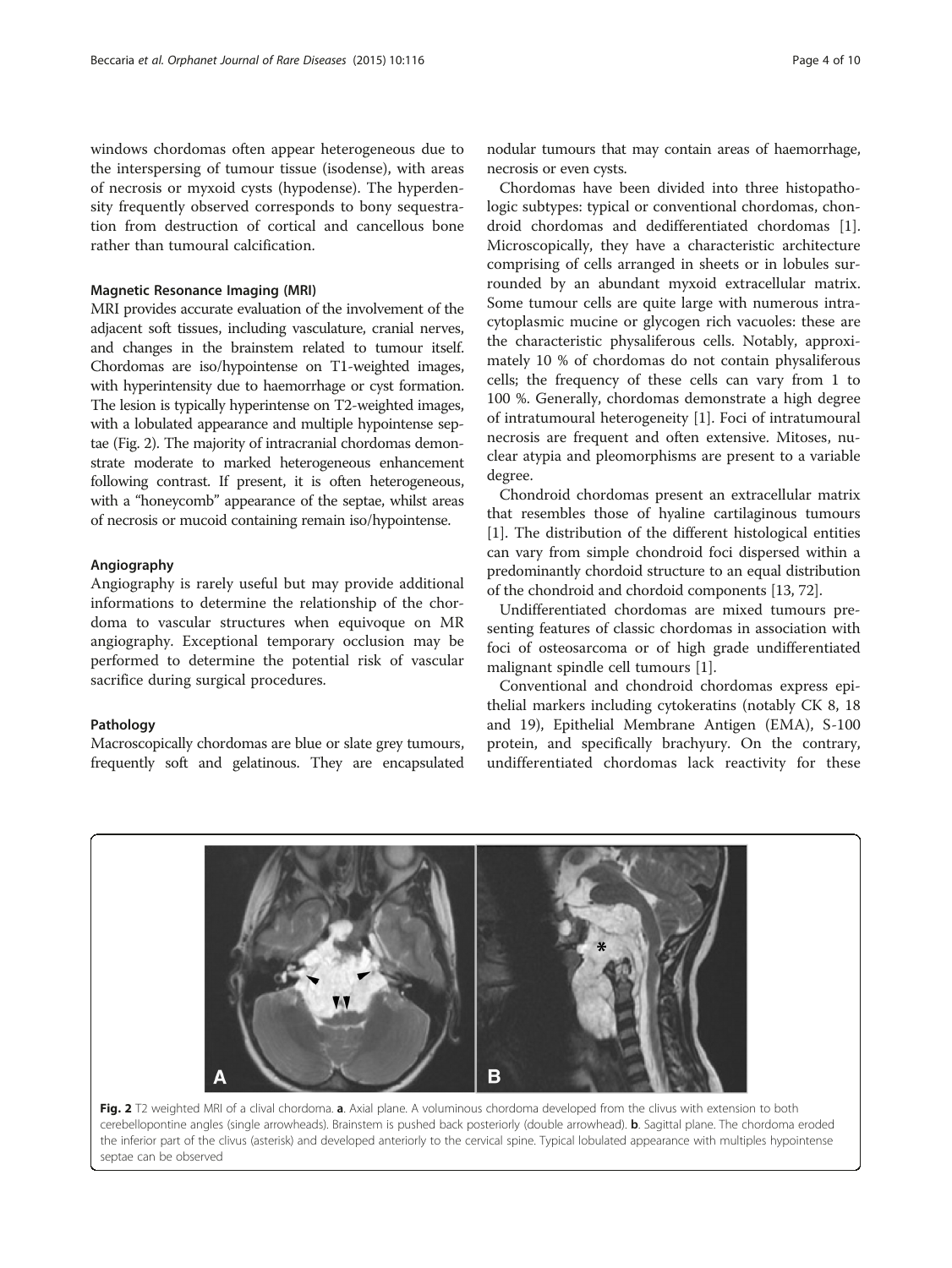epithelial markers. Yadav et al. observed that paediatric chordomas more frequently show p53 expression and loss of INI1, and have higher MIB-1 labelling index compared to their adult's counterparts [[73\]](#page-8-0).

The distinction between these diverse chordoma tumour entities is not yet fully elucidated. Immunohistochemistry and molecular biological markers will probably contribute to classify these tumour variants.

# Differential diagnosis

Benign notochordal cell tumour. These entities could be benign forms of chordoma [74]. Differential diagnosis is made on clinical and histological criterions [75].

Chondrosarcomas. Tumours of the median axis, chondrosarcomas have more likely linear or globular calcifications and do not express epithelial markers nor brachyury [76].

Chordoid meningiomas. A differential diagnosis of intradural chordomas.

# Genetic counselling

There is currently no particular genetic counseling as only few familial chordoma cases have been reported with different genetic abnormalities [\[77](#page-8-0)–[86](#page-8-0)]. Variable losses of 1p [[82, 83\]](#page-8-0), 7q LOH [\[86](#page-8-0)] and a unique duplication of a region on 6q27 containing only the T gene (brachyury) [[85\]](#page-8-0) have been described.

## Management including treatment

Management of chordomas is multidisciplinary and because of the rarity of this disease, should ideally be performed in a specialized centre. Due to the high risk of relapse, management of this disease must be aggressive. The advent of MRI, the advances in neurosurgery (endoscopy) and the contribution of proton beam therapy have allowed considerable prolongation of life for these patients. Indeed, when comparing the survival rates of children treated before and after 1990 in the literature, there is a statistically significant difference in overall survival with the more recent cases having a better outcome  $(p = 0.001, \text{log rank}; \text{data available for } 153 \text{ cases from a})$ review of 249 cases of intracranial and spinal chordomas). Today, treatment relies on as complete as possible surgical resection followed by adjuvant radiotherapy by proton therapy. Standard chemotherapy has no role even if certain authors have utilized chemotherapy with occasionally encouraging results.

# Surgery

Surgery is the first and essential step in the treatment of chordomas. The objectives are twofold: (1) maximal reduction in tumour volume with obtaining a macroscopically

complete excision and (2) to remove any possible tumour residual away from neurovascular structures (spinal cord, brainstem, large vessels, internal auditory meatus, optic pathways and hypophysis) to maximize radiotherapy dose whilst minimizing secondary effects.

As in adults, all authors agree that the largest surgical resection possible must be achieved at the initial surgery [[11, 13](#page-7-0), [19](#page-7-0), [87](#page-8-0)–[90](#page-8-0)]. This attitude is commonly accepted, even if the paediatric series in the literature are too little to allow a real statistical analysis. Ridenour observed a better survival following a complete excision versus an incomplete excision in 35 children, without achieving statistical significance [[18\]](#page-7-0). The localization of these tumours and the complexity of their extension allows a complete resection in the minority of cases [\[7](#page-7-0), [91](#page-8-0)] due to the proximity to neural structures (cranial nerves, brainstem, sacral nerves) or vascular structures. The rate of complete surgical excision remains low in the major paediatric series published and varies between 0 % to 36.4 % [[11](#page-7-0), [17](#page-7-0)–[19\]](#page-7-0). Maximal tumour resection often requires many surgical attempts [[92\]](#page-8-0), in utilizing different surgical routes in one or more procedures. The majority of routes to the cranial base currently used in adults may be applied to children with little modification and are well tolerated [[93](#page-8-0)].

Orthopaedic management may be necessary in order to prevent or treat instability when spine is involved [[27](#page-7-0), [45](#page-7-0), [46](#page-7-0), [48](#page-7-0), [94\]](#page-8-0).

# Radiotherapy

Although radiotherapy is currently an integral part of the treatment of adult chordomas, issues regarding both the timing and optimal type of radiotherapy are largely unresolved in the literature [[95](#page-8-0)]. Besides, very few data are available concerning the paediatric population and no comparative study has proven the benefit of radiotherapy following surgical resection in the outcome of paediatric chordomas.

The series published by Wold et al. is the only one that assessed the impact of conventional radiotherapy in paediatric chordomas [[11](#page-7-0)]. Twelve patients (mean age 13.6 years) were treated for intracranial chordomas with a total or partial resection, followed in ten cases by conventional radiotherapy. After a mean follow-up of 67 months, two patients had died from disease, and the overall survival reached 75 % at 5 years. All patients alive at last follow-up had benefited from the association of surgery and radiotherapy. In a more general point of view, Borba et al., in a review of intracranial chordomas, confirmed that surgical excision, whether complete or incomplete, followed by radiotherapy (type not precise), offered a better outcome than surgical excision alone  $(p = 0.004)$ , outcome of each group not precise) [[16](#page-7-0)]. Actually, the majority of authors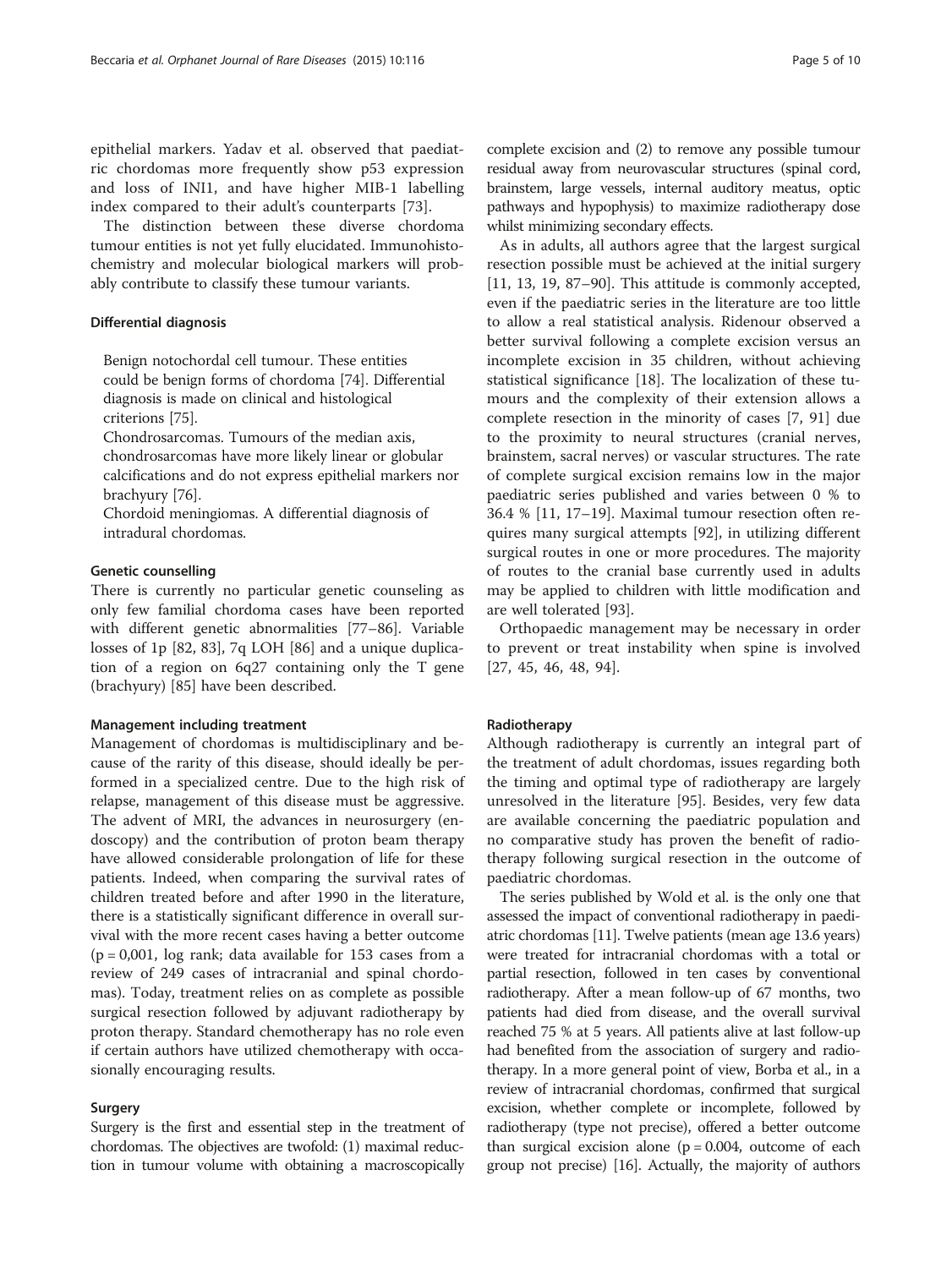have recommended adjuvant radiotherapy [\[6, 42,](#page-7-0) [96, 97](#page-8-0)] after as complete as possible tumour resection.

The necessity of high dose radiotherapy in the treatment of chordomas [[98\]](#page-8-0), and the numerous potential complications of radiotherapy in growing children (pituitary deficiency, cognitive and neurosensory impairment, brain radionecrosis, necrosing leucoencephalopathy, fertility disorder, growing disorders) [[99\]](#page-8-0) lead to consider proton therapy as a radiotherapy modality of choice for paediatric chordomas, as it reduces by a factor of 2–3 the dose delivered to neighbouring structures [[100](#page-8-0)]. Overall survival rates from 60 to 89 % after 5 to 7.25 years have been observed after treatment of cranial base and cervical chordomas by surgical removal followed by proton therapy (eventually associated with conventional radiotherapy) [[19, 20](#page-7-0), [101](#page-8-0)–[103](#page-8-0)]. Side effects described in the different series published seem to be limited compared to conventional therapy. They are essentially represented by hypopituitarism, hypoacousy or worsening of anterior visual deficit; temporal lobe necrosis, cerebellar and brainstem parenchymal damage have also been punctually reported [[19](#page-7-0), [101](#page-8-0)–[104](#page-8-0)]. Proton beam therapy may be used in young children, eventually under general anaesthesia [[105\]](#page-8-0). It has been reported proton irradiation of skull base tumours in patients less than one year of age [[106\]](#page-8-0). Although good outcomes have been reported in the series of patients treated with proton therapy, no study directly compared the results of this radiotherapy modality to those of conventional therapy.

# Chemotherapy

Similarly to adults, utilisation of chemotherapy in the management of paediatric chordomas is anecdotal with only 20 or so cases reported in the literature [[11, 17, 19,](#page-7-0) [58, 59, 80,](#page-8-0) [107](#page-9-0)–[109\]](#page-9-0). Some authors consider that chemotherapy used for sarcomas can also be used in undifferentiated chordomas [\[59](#page-8-0), [110\]](#page-9-0), such as ifosfamide and etoposide [[58](#page-8-0), [107](#page-9-0)] or doxorubicine [[107, 109](#page-9-0)]. Whatever the agent used, chemotherapy has been used after relapse or in some metastatic cases with disappointing results. One publication reports a brief case of a 7-month old infant treated for a clival chordoma who had a durable complete response with chemotherapy alone (including vincristine, doxorubicin, cyclophosphamide, ifosfamide, etoposide and carboplatin) [\[111\]](#page-9-0), but no data exist on the potential benefit of chemotherapy before any surgery.

Based on recent studies in molecular biology, the tendency in oncology has become to use targeted therapies as adjuvant treatment. Unfortunately, only few adult series have been available so far in the field of chordomas. Symptomatic and radiological improvement has

been observed in adult treated by Gleevec® (Imatinib, tyrosine kinase inhibitor). This molecule has also been infrequently used in children without encouraging result [[67,](#page-8-0) [112, 113](#page-9-0)]. Inhibitors of the mTOR pathway (sirolimus) and inhibitors of EGFR (cetuximab/gefitinib) have also been used in cases of resistant chordomas [\[112\]](#page-9-0) or metastatic chordoma of the sacrum [[114\]](#page-9-0). These observations need to be confirmed through large cohort studies with sufficient follow up and would require genomic analyses of paediatric chordomas, which are probably different compared to their adult's counterparts.

# Prognosis

Globally survival is better in children than in adults except for the aggressive form of chordomas occurring in children under 5 years of age. The overall survival rate in the major paediatric series in the literature varies between 56.8 to 81 % [[16](#page-7-0), [18](#page-7-0)–[20\]](#page-7-0) (Table [1\)](#page-6-0). These results observed in the paediatric population are generally better than those seen in adults where the survival rate varies from 23 to 66 % [\[115](#page-9-0), [116\]](#page-9-0).

Histological subtype is probably the main prognostic factor. Atypical and undifferentiated forms have clearly a worst outcome, compared to classic and chondroïd chordomas. Mortality rates for atypical (undifferentiated/poorly differentiated) forms vary from 67 to 83 %, compared to 14 to 27 % mortality rates for classic and chondroïd forms [\[18](#page-7-0), [20](#page-7-0)].

The localisation of the tumour may also influence the prognostic. Intracranial lesions are considered to have a better outcome than those in the spinal column, which have a better outcome than those in the sacro-coccygeal region [[18, 19](#page-7-0), [117](#page-9-0)].

Finally, a major prognostic factor identified in chordomas was age of onset and it is notable that the worst progression occurs in very young children, under the age of 5 years [\[16](#page-7-0), [17](#page-7-0), [23](#page-7-0), [50,](#page-7-0) [102,](#page-8-0) [118\]](#page-9-0) ; the review of intracranial chordomas by Borba is quite clear on this subject [[16\]](#page-7-0). Apart from a few cases, the majority of children less than 5 years reported in the literature died within 18 months following diagnosis despite surgery, radiotherapy and/or chemotherapy [\[15](#page-7-0), [23](#page-7-0)–[25, 50, 53](#page-7-0), [58](#page-8-0), [109, 117\]](#page-9-0). Age, where children under 5 years are more prone to develop more aggressive tumours, however, is not the only factor associated with a poorer outcome. It may be explained by the frequency of sacro-coccygeal localisations and atypical forms, and a more frequent metastatic dissemination.

# Unresolved questions

As for their adult's counterparts, it is now largely admitted that surgery is the first step of the treatment of paediatric chordomas, and that as complete as possible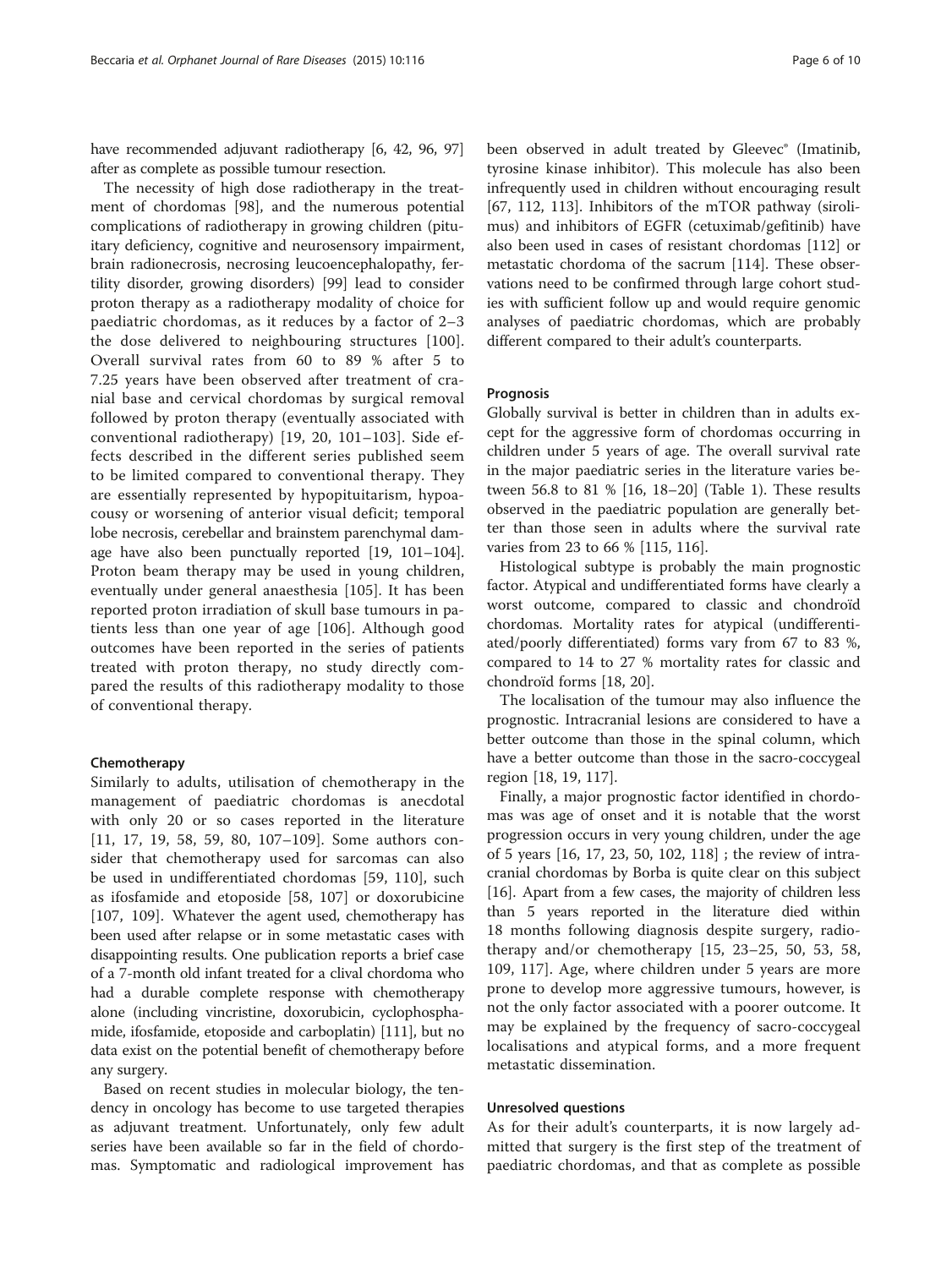| Author                                      | Number<br>of cases | Treatment                       |                                                              |                | Mean follow-up      | Progression       | Overall         |
|---------------------------------------------|--------------------|---------------------------------|--------------------------------------------------------------|----------------|---------------------|-------------------|-----------------|
|                                             |                    | Surgery                         | Radiotherapy                                                 | Chemotherapy   | in months (min-max) | free survival (%) | survival (%)    |
| Benk et al. <sup>[19]</sup>                 | 18                 | Partial resection<br>(18)       | Proton (18)                                                  |                | 72 (19-120)         | 63 (5 years)      | 68<br>(5 years) |
| Borba et al. <sup>[16]</sup>                | 79<br>(review)     | Not precise                     | Not precise                                                  | Not precise    | $39(1 - 300)$       |                   | 56.8            |
| Hoch et al. <sup>[20]</sup>                 | 73                 | Total/Partial<br>resection (73) | Proton (73)                                                  | $\overline{a}$ | $90(12 - 252)$      |                   | 81              |
| Ridenour et al. <sup>[18]</sup>             | 20                 | Partial (14)                    | Conventional (10)                                            | (2)            | $129(1 - 501)$      |                   | 63              |
|                                             |                    |                                 | Proton (2)                                                   |                |                     |                   |                 |
|                                             |                    |                                 | None (2)                                                     |                |                     |                   |                 |
|                                             |                    | Total (4)                       | Conventional (2)                                             |                |                     |                   |                 |
|                                             |                    |                                 | None (2)                                                     |                |                     |                   |                 |
|                                             |                    | Biopsy (2)                      | Conventional (2)                                             |                |                     |                   |                 |
| Necker - Lariboisière 34<br>(not published) |                    | Partial (24)                    | Conventional (2)                                             | (3)            | 78 (0.3-239)        | 54.3 (15 years)   | 63              |
|                                             |                    |                                 | Proton (3)                                                   |                |                     |                   |                 |
|                                             |                    |                                 | Conventional + Proton<br>(12)                                |                |                     |                   |                 |
|                                             |                    |                                 | Radiosurgery (1)                                             |                |                     |                   |                 |
|                                             |                    |                                 | Tomotherapy (1)                                              |                |                     |                   |                 |
|                                             |                    |                                 | None (4)                                                     |                |                     |                   |                 |
|                                             |                    |                                 | Unknown (1)                                                  |                |                     |                   |                 |
|                                             |                    | Total (6)                       | Conventional (2) Proton (3) (1)<br>Conventional + Proton (1) |                |                     |                   |                 |
|                                             |                    | Unknown (4)                     |                                                              |                |                     |                   |                 |

<span id="page-6-0"></span>Table 1 Outcome of paediatric chordomas observed in the major paediatric series of the literature.

removal has to be reached in order to improve the outcome. Interrogations still persist on the necessity of adjuvant therapy and its modality. Indeed, the usefulness of radiotherapy after total resection of paediatric chordoma is still not established and would deserve prospective analyses in international trials. One may ask if radiotherapy is compulsory after complete resection of a classical chordoma without invasion of functional structures. Moreover, data from the molecular biology will probably help us to distinguish in the future chordomas with a better prognosis that could be eligible to a surgical treatment alone. Although proton therapy has shown good outcomes in different studies, its superiority to other radiotherapy modalities has also to be proven. On the contrary, chemotherapy has shown disappointing results. Recent studies on biomolecular and genetic analyses of chordomas lead to the identification of promising targetable pathways. Use of such new targeted therapies has shown encouraging results in adults in case of advanced disease, but few paediatric patients have been included in these studies. Complementary studies will be necessary in order to assess their role in the treatment of paediatric chordoma, either as neoadjuvant

treatment, or in case of progressive disease after standard treatments.

# Conclusions

Paediatric chordomas are rare malignant tumours with a high rate of recurrence. While prognosis is better than in adults, patients less than 5 years of age generally present with very aggressive disease and poor outcome. The surgical removal of the tumour still is the first step of the treatment and has to be as complete as possible. As for adults, proton beam therapy is the adjuvant treatment of reference, even if its benefit in some cases may be discussed. The role of chemotherapy has not been proven, but advances in genetics and molecular biology may help to develop targeted therapies during the next decades.

## Abbreviations

CT: computerised tomography; EGFR: epithelial growth factor; ICP: intracranial pressure; MRI: magnetic resonance imaging; PDGFR: plateletderived growth factor.

#### Competing interests

The authors declare that they have no financial and non-financial competing interests.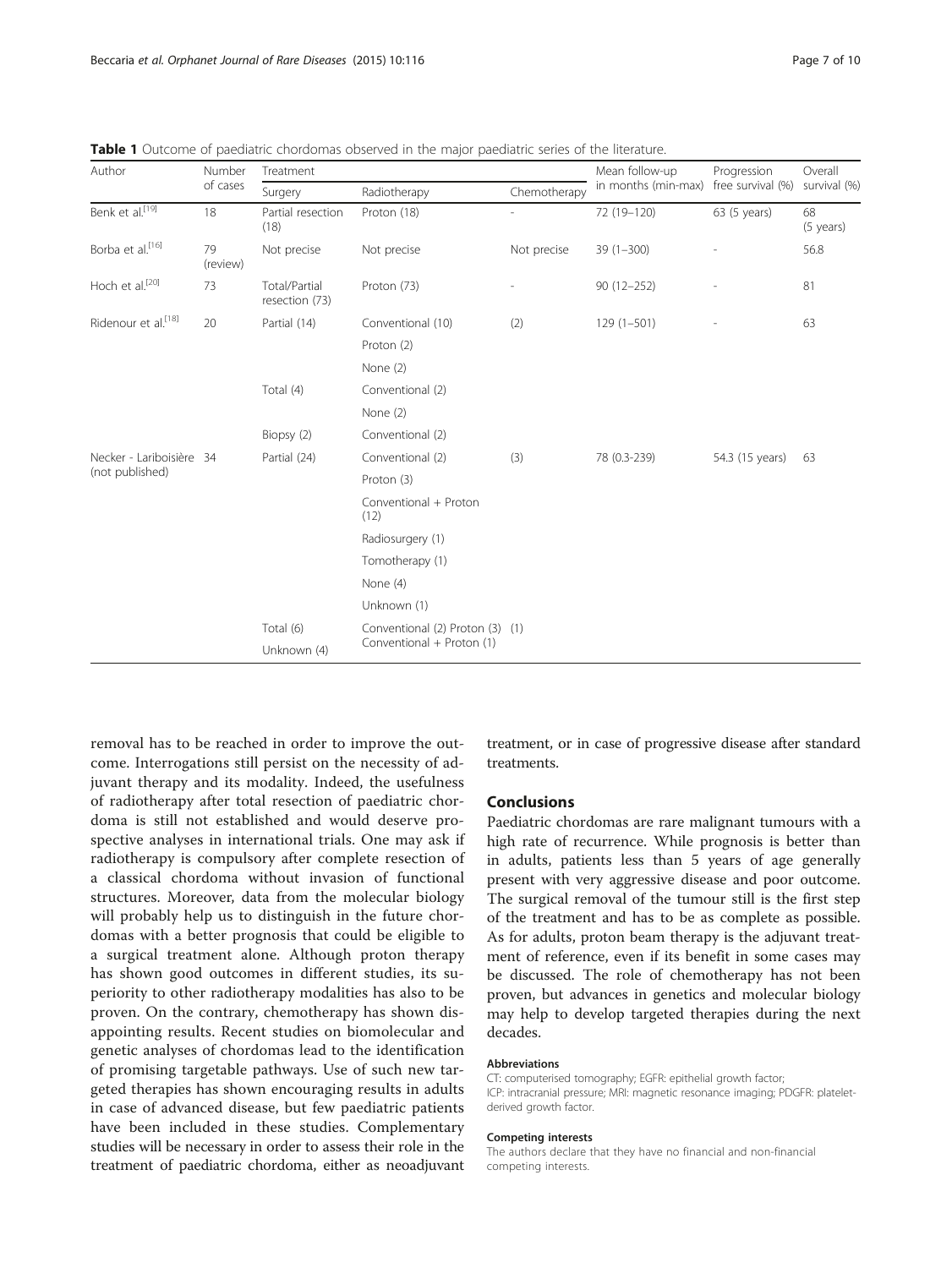<span id="page-7-0"></span>KB drafted the manuscript and all the authors were subsequently involved in revising the manuscript critically for important intellectual content. All authors read and approved the final manuscript.

# Received: 13 May 2015 Accepted: 7 September 2015 Published online: 22 September 2015

#### References

- 1. Fletcher CDM, Bridge JA, Hogendoorn PCW. WHO Classification of Tumours of Soft Tissue and Bone. 4<sup>ème</sup> éd. Lyon: IARC Press; 2013.
- 2. Luschka P. Ueber gallertartige Auswüchse am Clivus Blumenbachii. Arch Für Pathol Anat Physiol Für Klin Med. 1857;11:8–12.
- 3. Ribbert H. Ueber die experimentelle Erzeugung einer Ecchondrosis physalifora. Verh Kongr Inn Med. 1895;13:455.
- 4. Andre-Thomas MM, Jumenti J. Chordome De La Region Sphenobasilaire. Rev Neurol. 1923;1:300–304.
- 5. Adson A, Kernohan J, Woltman H. Cranial and Cervical Chordomas. Arch. Neur. & Psych. 1935;33:241–61.
- 6. Dahlin DC, MacCarty CS. Chordoma. Cancer. 1952;5:1170–8.
- 7. Krayenbühl H, Yasargil M. Cranial Chordomas. Progr. Neurol. Surg. 1975;6:380–434.
- 8. Eriksson B, Gunterberg B, Kindblom L-G. Chordoma: A Clinicopathologic and Prognostic Study of a Swedish National Series. Acta Orthop. 2009;52:49–58.
- Mirra JM. Bone Tumors. 1989.
- 10. McMaster ML, Goldstein AM, Bromley CM, Ishibe N, Parry DM. Chordoma: incidence and survival patterns in the United States, 1973–1995. Cancer Causes Control. 2001;12:1–11.
- 11. Wold LE, Laws ER. Cranial chordomas in children and young adults. J Neurosurg. 1983;59:1043–7.
- 12. Eriksson B, Gunterberg B, Kindblom LG. Chordoma. A clinicopathologic and prognostic study of a Swedish national series. Acta Orthop Scand. 1981;52:49–58.
- 13. Heffelfinger MJ, Dahlin DC, MacCarty CS, Beabout JW. Chordomas and cartilaginous tumors at the skull base. Cancer. 1973;32:410–20.
- 14. Nix WL, Steuber CP, Hawkins EP, Stenback WA, Pokorny WJ, Fernbach DJ. Sacrococcygeal chordoma in a neonate with multiple anomalies. J Pediatr. 1978;93:995–8.
- 15. Sibley RK, Day DL, Dehner LP, Trueworthy RC. Metastasizing chordoma in early childhood: a pathological and immunohistochemical study with review of the literature. Pediatr Pathol. 1987;7:287–301.
- 16. Borba LA, Al-Mefty O, Mrak RE, Suen J. Cranial chordomas in children and adolescents. J Neurosurg. 1996;84:584–91.
- 17. Coffin CM, Swanson PE, Wick MR, Dehner LP. Chordoma in childhood and adolescence. A clinicopathologic analysis of 12 cases. Arch Pathol Lab Med. 1993;117:927–33.
- 18. Ridenour III RV, Ahrens WA, Folpe AL, Miller DV. Clinical and Histopathologic Features of Chordomas in Children and Young Adults. Pediatr Dev Pathol. 2010;13:9–17.
- 19. Benk V, Liebsch NJ, Munzenrider JE, Efird J, McManus P, Suit H. Base of skull and cervical spine chordomas in children treated by high-dose irradiation. Radiation Oncology Biology. 1995;31:577–81.
- 20. Hoch BL, Nielsen GP, Liebsch NJ, Rosenberg AE. Base of skull chordomas in children and adolescents: a clinicopathologic study of 73 cases. Am J Surg Pathol. 2006;30:811–8.
- 21. Probst EN, Zanella FE, Vortmeyer AO. Congenital clivus chordoma. AJNR Am J Neuroradiol. 1993;14:537–9.
- 22. Mabrey RE. Chordoma: A Study of 150 Cases. Am J Cancer. 1935;25:501–17.
- 23. Matsumoto J, Towbin RB, Ball WS. Cranial chordomas in infancy and childhood. A report of two cases and review of the literature. Pediatr Radiol. 1989;20:28–32.
- 24. Nolte K. Malignant intracranial chordoma and sarcoma of the clivus in infancy. Pediatr Radiol. 1979;8:1–6.
- 25. Sassin JF, Chutorian AM. Intracranial chordoma in children. Arch Neurol. 1967;17:89–93.
- 26. Occhipinti E, Mastrostefano R, Pompili A, Carapella CM, Caroli F, Riccio A. Spinal chordomas in infancy. Report of a case and analysis of the literature. Childs Brain. 1981;8:198–206.
- 27. Proyard G, Dony H. Chordoma of the cervical spine. Acta Chir Belg. 1965;64:132–9.
- 28. Jain SP, Agrawal PK, Jain S, Pandey UC, Samuel KC, Sinha N. Chordoma presenting in the gluteal region in the child. Report of a rare case. Indian J Cancer. 1981;18:160–2.
- 29. Tao Z-Z, Chen S-M, Liu J-F, Huang X-L, Zhou L. Paranasal sinuses chordoma in pediatric patient: A case report and literature review. Int J Pediatr Otorhinolaryngol. 2005;69:1415–8.
- 30. Berdal P, Myhre E. Cranial chordomas involving the paranasal sinuses. J Laryngol Otol. 1964;78:906–19.
- 31. Yoneoka Y, Tsumanuma I, Fukuda M, Tamura T, Morii K, Tanaka R, et al. Cranial base chordoma – long term outcome and review of the literature. Acta Neurochir (Wien). 2008;150:773–8.
- 32. Dow GR, Robson DK, Jaspan T, Punt JAG. Intradural cerebellar chordoma in a child: a case report and review of the literature. Childs Nerv Syst. 2003;19:188–91.
- 33. Chang SW, Gore PA, Nakaji P, Rekate HL. Juvenile intradural chordoma: case report. Neurosurgery. 2008;62:E525–6. discussion E527.
- 34. Figueiredo E, Welling L, Teixeira M, Tavares W, Rosemberg S. Ectopic pineal chordoma. Surg Neurol Int. 2011;2:145.
- 35. Kombogiorgas D, St George EJ, Chapman S, English M, Solanki GA. Infantile clivus chordoma without clivus involvement: case report and review of the literature. Childs Nerv Syst. 2006;22:1369–74.
- 36. Niida H, Tanaka R, Tamura T, Takeuchi S. Clival chordoma in early childhood without bone involvement. Childs Nerv Syst. 1994;10:533–5.
- 37. Richards AT, Stricke L, Spitz L. Sacrococcygeal chordomas in children. J Pediatr Surg. 1973;8:911–4.
- 38. Cable DG, Moir C. Pediatric sacrococcygeal chordomas: a rare tumor to be differentiated from sacrococcygeal teratoma. J Pediatr Surg. 1997;32:759–61.
- 39. Al-Adra D, Bennett A, Gill R, Lees G. Pediatric metastatic sacrococcygeal chordoma treated with surgery. Eur J Pediatr Surg. 2011;21:196–8.
- 40. Kozlowski K, Barylak A, Campbell J, Hoeffel JD, Beluffi G, Masel J, et al. Primary sacral bone tumours in children (report of 16 cases with a short literature review). Australas Radiol. 1990;34:142–9.
- 41. Shinmura Y, Miura K, Yajima S, Tsutsui Y. Sacrococcygeal chordoma in infancy showing an aggressive clinical course: an autopsy case report. Pathol Int. 2003;53:473–7.
- 42. Higinbotham NL, Phillips RF, Farr HW, Hustu HO. Chordoma. Thirty-five-year study at Memorial Hospital. Cancer. 1967;20:1841–50.
- 43. Ellis VH. Notochordal tumour of the cauda equina in a child of 8 years. British Journal of Surgery. 1935;23:25–9.
- 44. Congdon CC. Benign and malignant chordomas; a clinico-anatomical study of twenty-two cases. Am J Pathol. 1952;28:793–821.
- 45. Huang S-M, Chen C-C, Chiu P-C, Lai P-H, Ho J-T, Tseng H-H. Unusual presentation of posterior mediastinal chordoma in a 2-year-old boy. J Pediatr Hematol Oncol. 2003;25:743–6.
- 46. Choi GH, Yang M-S, Yoon DH, Shin HC, Kim KN, Yi S, et al. Pediatric cervical chordoma: report of two cases and a review of the current literature. Childs Nerv Syst. 2010;26:835–40.
- 47. Windeyer BW. Chordoma. Proc R Soc Med. 1959;52:1088–100.
- 48. Killampalli VV, Power D, Stirling AJ. Preadolescent presentation of a lumbar chordoma: results of vertebrectomy and fibula strut graft reconstruction at 8 years. Eur Spine J. 2006;15:621–5.
- 49. Chambers PW, Schwinn CP. Chordoma. A clinicopathologic study of metastasis. Am J Clin Pathol. 1979;72:765–76.
- Kaneko Y, Sato Y, Iwaki T, Shin RW, Tateishi J, Fukui M. Chordoma in early childhood: a clinicopathological study. Neurosurgery. 1991;29:442–6.
- 51. Plese JP, Borges JM, Nudelman M, Lefèvre AB, Sallum J. Unusual subarachnoid metastasis of an intracranial chordoma in infancy. Childs Brain. 1978;4:251–6.
- 52. Figueiredo EG, Tavares WM, Welling L, Rosemberg S, Teixeira MJ. Ectopic pineal chordoma. Surg Neurol Int. 2011;2:145.
- 53. Sen CN, Sekhar LN, Schramm VL, Janecka IP. Chordoma and chondrosarcoma of the cranial base: an 8-year experience. Neurosurgery. 1989;25:931–40. discussion 940–1.
- 54. Argaud R, Lestrade A. Sur La Précocité De Certains Chordomes sacrococcygiens. Bull. Acad. de méd. 1926;95:375–377.
- 55. Garofalo E, Minerva A, Baltieri G. Sacrococcygeal chordoma in a 19-monthold boy. Minerva Pediatr. 1976;28:1909–14.
- 56. Worthy TS. Sacrococcygeal chordoma–two cases with unusual features. Clin Radiol. 1965;16:412–3.
- 57. Nakamura Y, Becker LE, Marks A. S100 protein in human chordoma and human and rabbit notochord. Arch Pathol Lab Med. 1983;107:118–20.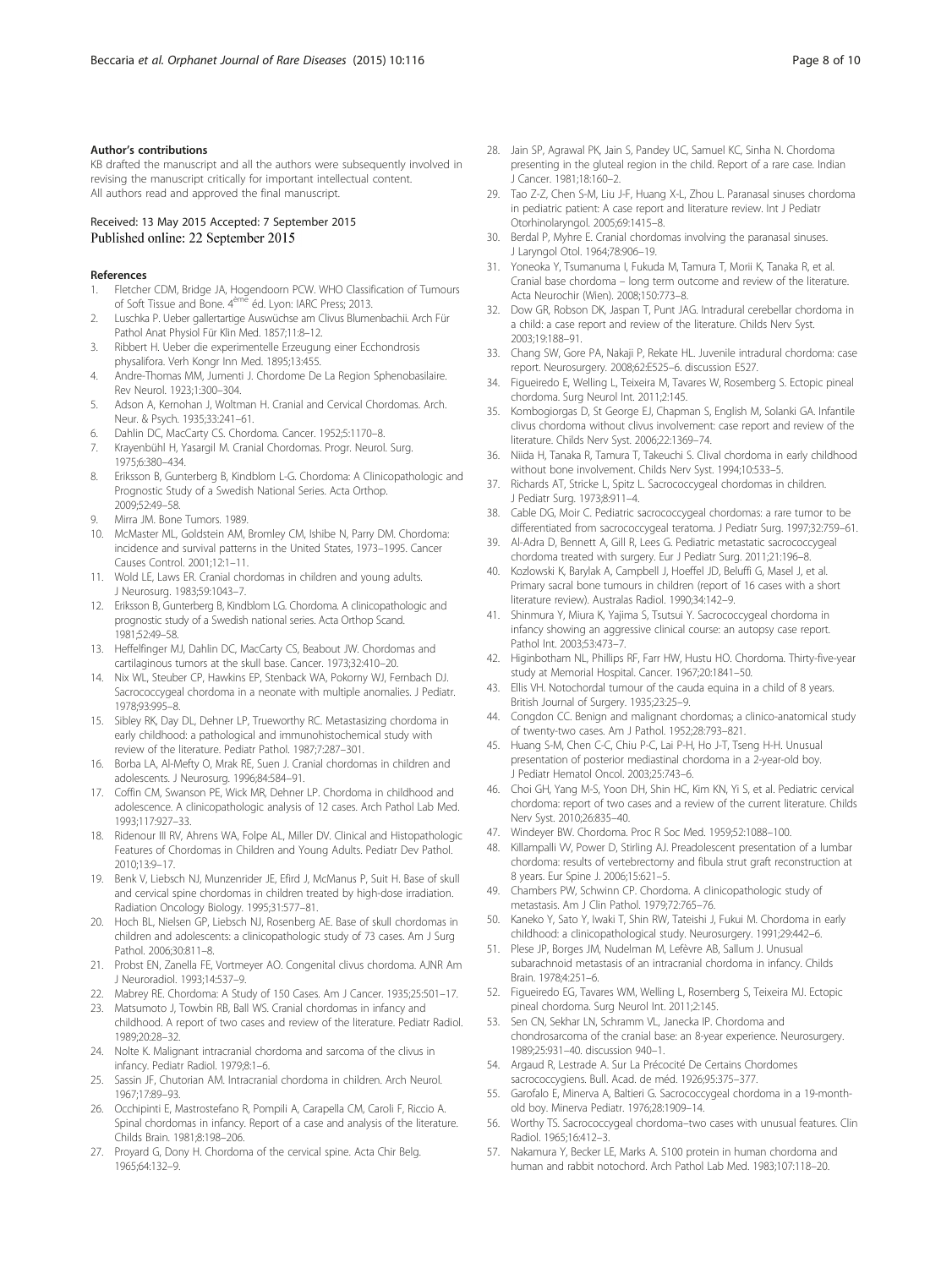- <span id="page-8-0"></span>58. Auger M, Raney B, Callender D, Eifel P, Ordóñez NG. Metastatic intracranial chordoma in a child with massive pulmonary tumor emboli. Pediatr Pathol. 1994;14:763–70.
- 59. Lountzis NI, Hogarty MD, Kim HJ, Junkins-Hopkins JM. Cutaneous metastatic chordoma with concomitant tuberous sclerosis. J Am Acad Dermatol. 2006;55:S6–S10.
- 60. Harvey W, Dawson E. Chordoma. Edinburgh Med J. 1941;48(2):713–735.
- 61. Vujovic S, Henderson S, Presneau N, Odell E, Jacques TS, Tirabosco R, et al. Brachyury, a crucial regulator of notochordal development, is a novel biomarker for chordomas. J Pathol. 2006;209:157–65.
- 62. Stratt B, Steiner RM. The radiologic findings in posterior mediastinal chordoma. Skeletal Radiol. 1980;5:171–3.
- 63. Hallor KH, Staaf J, Jönsson G, Heidenblad M, Vult Von Steyern F, Bauer HCF, et al. Frequent deletion of the CDKN2A locus in chordoma: analysis of chromosomal imbalances using array comparative genomic hybridisation. Br J Cancer. 2007;98:434–42.
- 64. Presneau N, Shalaby A, Ye H, Pillay N, Halai D, Idowu B, et al. Role of the transcription factor T (brachyury) in the pathogenesis of sporadic chordoma: a genetic and functional-based study. J Pathol. 2010;223:327–35.
- 65. Shalaby A, Presneau N, Ye H, Halai D, Berisha F, Idowu B, et al. The role of epidermal growth factor receptor in chordoma pathogenesis: a potential therapeutic target. J Pathol. 2010;223:336–46.
- 66. Tamborini E, Miselli F, Negri T, Lagonigro MS, Staurengo S, Dagrada GP, et al. Molecular and Biochemical Analyses of Platelet-Derived Growth Factor Receptor (PDGFR) B, PDGFRA, and KIT Receptors in Chordomas. Clin Cancer Res. 2006;12:6920–8.
- 67. Casali PG, Messina A, Stacchiotti S, Tamborini E, Crippa F, Gronchi A, et al. Imatinib mesylate in chordoma. Cancer. 2004;101:2086–97.
- 68. Scheipl S, Froehlich EV, Leithner A, Beham A, Quehenberger F, Mokry M, et al. Does insulin-like growth factor 1 receptor (IGF-1R) targeting provide new treatment options for chordomas? A retrospective clinical and immunohistochemical study. Histopathology. 2012;60:999–1003.
- 69. Klebs H. Ein Fall von Ecchondrosies-spheno-occipitalis amyllea. Virchows Arch. 1864;31:396–9.
- 70. McMaster ML, Goldstein AM, Parry DM. Clinical features distinguish childhood chordoma associated with tuberous sclerosis complex (TSC) from chordoma in the general paediatric population. J Med Genet. 2011;48:444-9.
- 71. Meyer JE, Oot RF, Lindfors KK. CT appearance of clival chordomas. J Comput Assist Tomogr. 1986;10:34–8.
- 72. Ishida T, Dorfman HD. Chondroid chordoma versus low-grade chondrosarcoma of the base of the skull: can immunohistochemistry resolve the controversy? J Neurooncol. 1994;18:199–206.
- 73. Yadav R, Sharma MC, Malgulwar PB, Pathak P, Sigamani E, Suri V, et al. Prognostic value of MIB-1, p53, epidermal growth factor receptor, and INI1 in childhood chordomas. Neuro Oncol. 2014;16:372–81.
- 74. Nishiguchi T, Mochizuki K, Tsujio T, Nishita T, Inoue Y. Lumbar vertebral chordoma arising from an intraosseous benign notochordal cell tumour: radiological findings and histopathological description with a good clinical outcome. Br J Radiol. 2010;83:e49–54.
- 75. Yamaguchi T, Suzuki S, Ishiiwa H, Shimizu K, Ueda Y. Benign notochordal cell tumors: A comparative histological study of benign notochordal cell tumors, classic chordomas, and notochordal vestiges of fetal intervertebral discs. Am J Surg Pathol. 2004;28:756–61.
- 76. Oakley GJ, Fuhrer K, Seethala RR. Brachyury, SOX-9, and podoplanin, new markers in the skull base chordoma vs chondrosarcoma differential: a tissue microarray-based comparative analysis. Mod Pathol. 2008;21:1461–9.
- 77. Foote RF, Ablin G, Hall WW. Chordoma in siblings. Calif Med. 1958;88:383–6.
- 78. Enin IP. Chordoma of the nasopharynx in 2 members of a family. Vestn Otorinolaringol. 1964;26:88–90.
- Kerr WA, Allen KL, Haynes DR, Sellars SL. Letter: Familial nasopharyngeal chordoma. S Afr Med J. 1975;49:1584.
- 80. Chetty R, Levin CV, Kalan MR. Chordoma: a 20-year clinicopathologic review of the experience at Groote Schuur Hospital, Cape Town. J Surg Oncol. 1991;46:261–4.
- 81. Stepanek J, Cataldo SA, Ebersold MJ, Lindor NM, Jenkins RB, Unni K, et al. Familial chordoma with probable autosomal dominant inheritance. Am J Med Genet. 1998;75:335–6.
- 82. Dalprà L, Malgara R, Miozzo M, Riva P, Volonte M, Larizza L, et al. First cytogenetic study of a recurrent familial chordoma of the clivus. Int J Cancer. 1999;81:24–30.
- 83. Miozzo M, Dalprà L, Riva P, Volontà M, Macciardi F, Pericotti S, et al. A tumor suppressor locus in familial and sporadic chordoma maps to 1p36. Int J Cancer. 2000;87:68–72.
- 84. Kelley MJ, Korczak JF, Sheridan E, Yang X, Goldstein AM, Parry DM. Familial Chordoma, a Tumor of Notochordal Remnants, Is Linked to Chromosome 7q33. The American Journal of Human Genetics. 2001;69:454–60.
- 85. Yang XR, Ng D, Alcorta DA, Liebsch NJ, Sheridan E, Li S, et al. T (brachyury) gene duplication confers major susceptibility to familial chordoma. Nat Genet. 2009;41:1176–8.
- 86. Bhadra AK, Casey ATH. Familial chordoma. A report of two cases. J Bone Joint Surg Br. 2006;88:634–6.
- 87. Amendola BE, Amendola MA, Oliver E, McClatchey KD. Chordoma: role of radiation therapy. Radiology. 1986;158(3):839–843.
- 88. Berson AM, Castro JR, Petti P, Phillips TL, Gauger GE, Gutin P, et al. Charged particle irradiation of chordoma and chondrosarcoma of the base of skull and cervical spine: the Lawrence Berkeley Laboratory experience. Radiation Oncology Biology. 1988;15:559–65.
- 89. Taylor R, Elridge P, Errington R, Jones B, Punt J, Spooner D. Proton Therapy for Base of Skull Chordoma: A Report for the Royal College of Radiologists. Clin Oncol. 2000;12:75–9.
- 90. Carpentier A, Polivka M, Blanquet A, Lot G, George B. Suboccipital and cervical chordomas: the value of aggressive treatment at first presentation of the disease. J Neurosurg. 2002;97:1070–7.
- 91. Lanzino G, Dumont AS, Lopes MB, Laws ER. Skull base chordomas: overview of disease, management options, and outcome. Neurosurg Focus. 2001;10:E12.
- 92. Menezes AH. Craniovertebral junction neoplasms in the pediatric population. Childs Nerv Syst. 2008;24:1173–86.
- 93. Kennedy JD, Haines SJ. Review of skull base surgery approaches: with special reference to pediatric patients. J Neurooncol. 1994;20:291–312.
- 94. Tuite GF, Veres R, Crockard HA, Sell D. Pediatric transoral surgery: indications, complications, and long-term outcome. J Neurosurg. 1996;84:573–83.
- 95. Di Maio S, Yip S, Zhrani Al GA, Alotaibi FE, Turki Al A, Kong E, et al. Novel targeted therapies in chordoma: an update. Ther Clin Risk Manag. 2015;11:873–83.
- 96. Tewfik HH, McGinnis WL, Nordstrom DG, Latourette HB. Chordoma: evaluation of clinical behavior and treatment modalities. Radiation Oncology Biology. 1977;2:959–62.
- 97. Reddy EK, Mansfield CM, Hartman GV. Chordoma. Radiation Oncology Biology. 1981;7:1709–11.
- 98. Pearlman AW, Friedman M. Radical radiation therapy of chordoma. Am J Roentgenol Radium Ther Nucl Med. 1970;108:332–41.
- 99. Habrand JL, Bondiau PY, Dupuis O, Lévy-Piedbois C, Marin JL, Oberlin O. Late effects of radiotherapy in children. Cancer Radiother. 1997;1:810–6.
- 100. Habrand JL, Bolle S, Datchary J, Alapetite C, Petras S, Helfre S, et al. La protonthérapie en radiothérapie pédiatrique. Cancer/Radiothérapie. 2009;13:550–5.
- 101. Habrand J-L, Schneider R, Alapetite C, Feuvret L, Petras S, Datchary J, et al. Proton Therapy in Pediatric Skull Base and Cervical Canal Low-Grade Bone Malignancies. International Journal of Radiation Oncology Biology Physics. 2008;71:672–5.
- 102. Hug EB, Sweeney RA, Nurre PM, Holloway KC, Slater JD, Munzenrider JE. Proton radiotherapy in management of pediatric base of skull tumors. Radiation Oncology Biology. 2002;52:1017–24.
- 103. Rombi B, Ares C, Hug EB, Schneider R, Goitein G, Staab A, et al. Spotscanning proton radiation therapy for pediatric chordoma and chondrosarcoma: clinical outcome of 26 patients treated at paul scherrer institute. Int J Radiat Oncol Biol Phys. 2013;86:578–84.
- 104. Rutz HP, Weber DC, Goitein G, Ares C, Bolsi A, Lomax AJ, et al. Postoperative spot-scanning proton radiation therapy for chordoma and chondrosarcoma in children and adolescents: initial experience at paul scherrer institute. Radiation Oncology Biology. 2008;71:220–5.
- 105. Combs SE, Kessel KA, Herfarth K, Jensen A, Oertel S, Blattmann C, et al. Treatment of pediatric patients and young adults with particle therapy at the Heidelberg Ion Therapy Center (HIT): establishment of workflow and initial clinical data. Radiat Oncol. 2012;7:170.
- 106. Childs SK, Kozak KR, Friedmann AM, Yeap BY, Adams J, MacDonald SM, et al. Proton radiotherapy for parameningeal rhabdomyosarcoma: clinical outcomes and late effects. Int J Radiat Oncol Biol Phys. 2012;82:635–42.